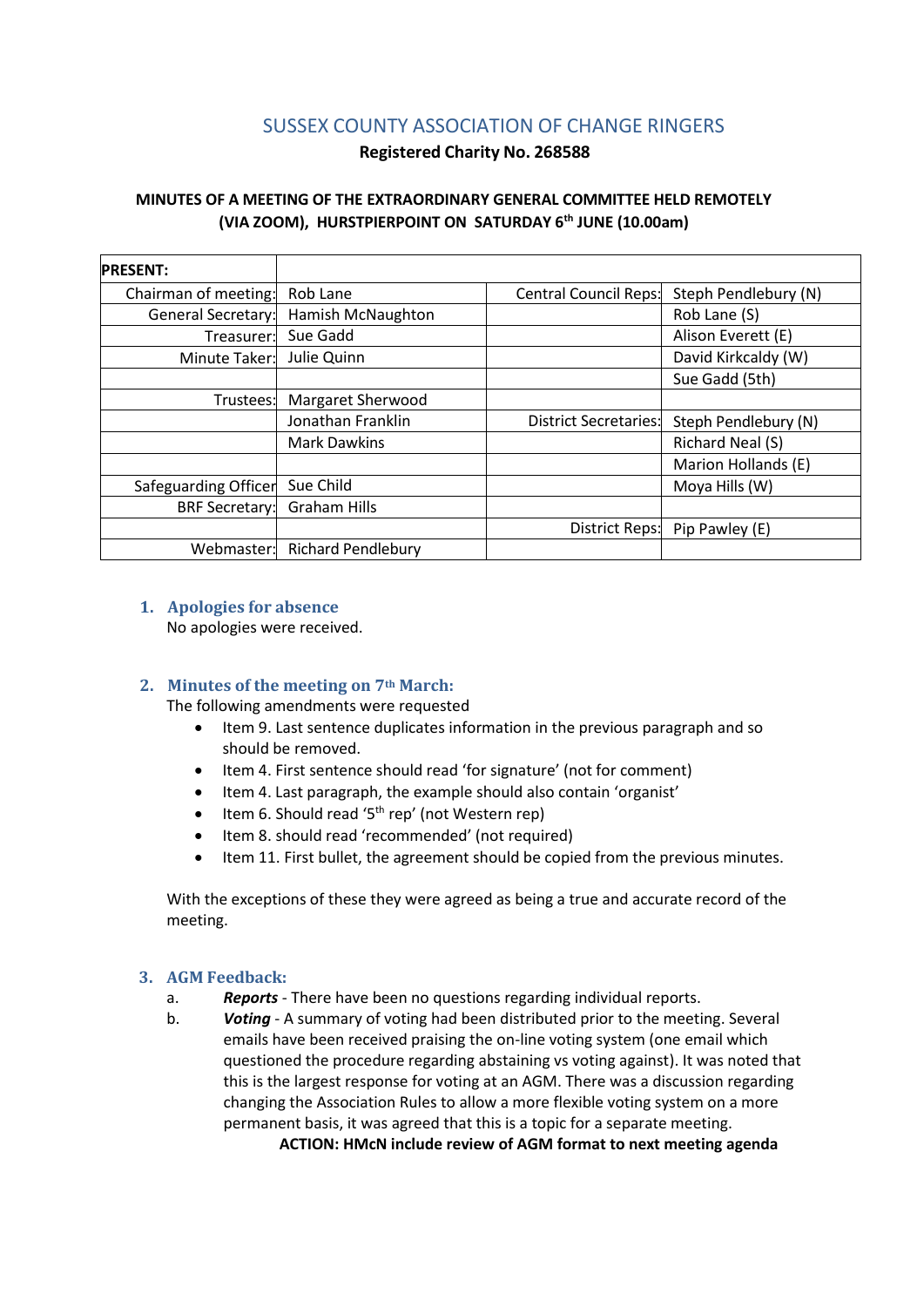### **RICHARD PENDLEBURY AND JONATHAN SPENCER WERE THANKED FOR ARRANGING THE ON-LINE AND POSTAL VOTES**

c. *Honarary Life Membership* – Rob Lane has already contacted Alan Collings and advised verbally that he had been granted honarary life membership. A certificate is available and it was agreed that in the short term (due to COVID19 restrictions) an informal presentation could be made by local family members with a view to a more formal presentation when social distancing allows.

**ACTION: HMcN to ensure Honarary Life Membership is fixed agenda item in future ACTION: RL to write to Alan confirming granting of Honarary Life Membership and arrange presentation of the certificate**

d. *News Articles* - It was agreed that two good news stories had come out of the 'virtual' AGM and that new articles should be written for both

> **ACTION: RL to write an article regarding Alan Collings ACTION: HMcN write an article relating to feedback on the AGM**

# **4. Progress Report**

a. *Annual Report and Handbook –* Hamish McNaughton has produced an electronic handbook which has been published in pdf format. It was agreed that this should now be printed. There was a discussion regarding the distribution method. Approximate costs are as follows:

| <b>Distribution Method</b> | Cost (including envelope) | <b>Total Approximate cost</b> |
|----------------------------|---------------------------|-------------------------------|
| 1 report to each member    | £1.45 (per report)        | £1.400                        |
| 1 report to each tower     | $£3.10$ (up to 15 copies) | £434                          |
| correspondent              |                           |                               |

It was agreed that reports should be posted to tower correspondents for onwards distribution.

There was a discussion regarding how Annual Report & Handbooks should be produced in the future eg. paper vs pdf. (It should be noted that there may be an issue regarding income from advertising which we may not be able to recover if we use an o-line version). It was agreed that this should be investigated in the coming year.

**ACTION: HMcN to arrange printing of Annual Report & Handbook ACTION: RP to arrange packaging & Posting to Tower Correspondents ACTION: HMcN to advise how 'other' reports (non tower) should be distributed ACTION: RL to investigate format of Annual Report & Handbook 2021**

# **THANKS WERE GIVEN TO EVERYONE THAT HAD CONTRIBUTED TO THE ANNUAL REPORT & HANDBOOK**

- b. *Risk Management Policy -* The document was reviewed during the meeting; title has been changed to H&S Policy and a few alterations have been proposed to the one that has been distributed which were outlined during the meeting. The following changes were proposed during the meeting:
	- Outings was included twice (first and last bullet point)
	- Section 3.3 should refer to Stewardship and Management Workgroup

Rob Lane proposed the H&S Report and David Kirkcaldy seconded. The H&S Policy was unanimously agreed with the above amendments.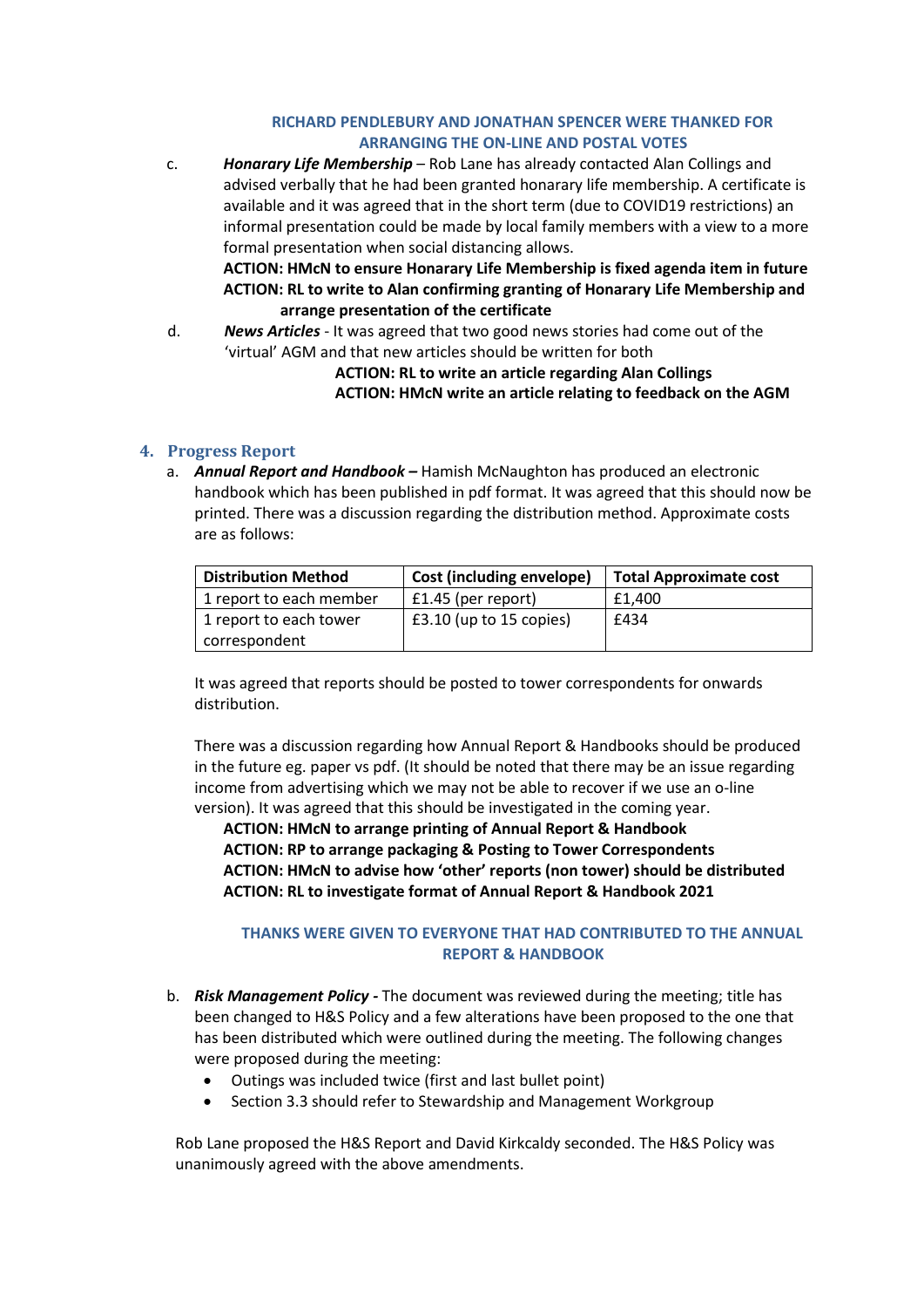There was a discussion regarding how the H&S policy should be implemented, it was suggested that a meeting was arranged (4 district secretaries, plus a few others eg. CODGERS, young ringers) to progress implementation. It was noted that it should be made clear that the H&S Policy should be used as a template to encourage individuals to think about H&S and risk, and that if an assessement is not conducted that the insurance policy may be void.

**ACTION: HMcN to arrange meeting to discuss implementation of H&S Policy** 

## **THANKS WERE GIVEN TO SUE CHILD AND MARK DAWKINS FOR THEIR HARD WORK IN PREPARING THE H&S POLICY**

# *c. Communication Guidelines for event organisers* Steph Pendlebury and Hamish McNaughton have been producing a framework for the guidelines and have all of the information required.

#### **ACTION: HMcN & SP to produce guidelines**

# **5. Accounts**

- a. *How lock down has affected our spending -* There has been no income during lock-down as there has been no fundraising however ….there are also no expenses claims. Two items in particular were discussed:
	- *Subscriptions* It was noted that a subscriptions were still awaiting from few towers (circa 10).
		- **ACTION: RL to speak to Jonathan Spencer regarding outstanding subscriptions**
	- *Young Ringers Event* Accommodation expenses, which had been paid in advance have been refunded however the entry fee for the competition has not (as yet) been refunded
	- *Venue Hire* The hall hire costs for the November EGM have been paid however it may still be possible to meet; all other venue hire costs have been refunded
	- b. *Insurance renewal -* Insurance renewal is due, quotations have been received from both insurance brokers. It was agreed that the Steering Group should be responsible for arranging insurance renewal this year.

#### *ACTION :* **Steering Group to arrange insurance renewal**

# **6. Organising Activities (& communications) during lock-down**

Steph Pendlebury had organised an on-line poll regarding ringers preferances for events. There was also a discussion regarding activities that individual tower were doing to engage members. It was agreed that the following organised activities would be arranged:

- a) **Quizzes** It was agreed that an on-line quiz should be held with each region providing 2 rounds of questions. **ACTION: RL to organise.**
- b) **Shared Resources** a number of videos have been released including some from CCCBR, those specifically mentioned were:
	- o <https://cccbr.org.uk/2020/05/27/index-of-youtube-training-videos/>
	- o [https://www.youtube.com/playlist?list=PLmJrg8h0wm\\_qEMdydGX8FRhOMQNb](https://www.youtube.com/playlist?list=PLmJrg8h0wm_qEMdydGX8FRhOMQNbR-eFN) [R-eFN](https://www.youtube.com/playlist?list=PLmJrg8h0wm_qEMdydGX8FRhOMQNbR-eFN)

it was agreed that these were good resources but are probably best used as part of other learning interventions eg. Facilitated Ringing Room Sessions.

c) **Facilitated Ringing Room Sessions** – It was suggested that there may be an opportunity to bring together co-horts of learners (at different stages) and run facilitated sessions. Caroline House has written instructions on the use of Ringing room.